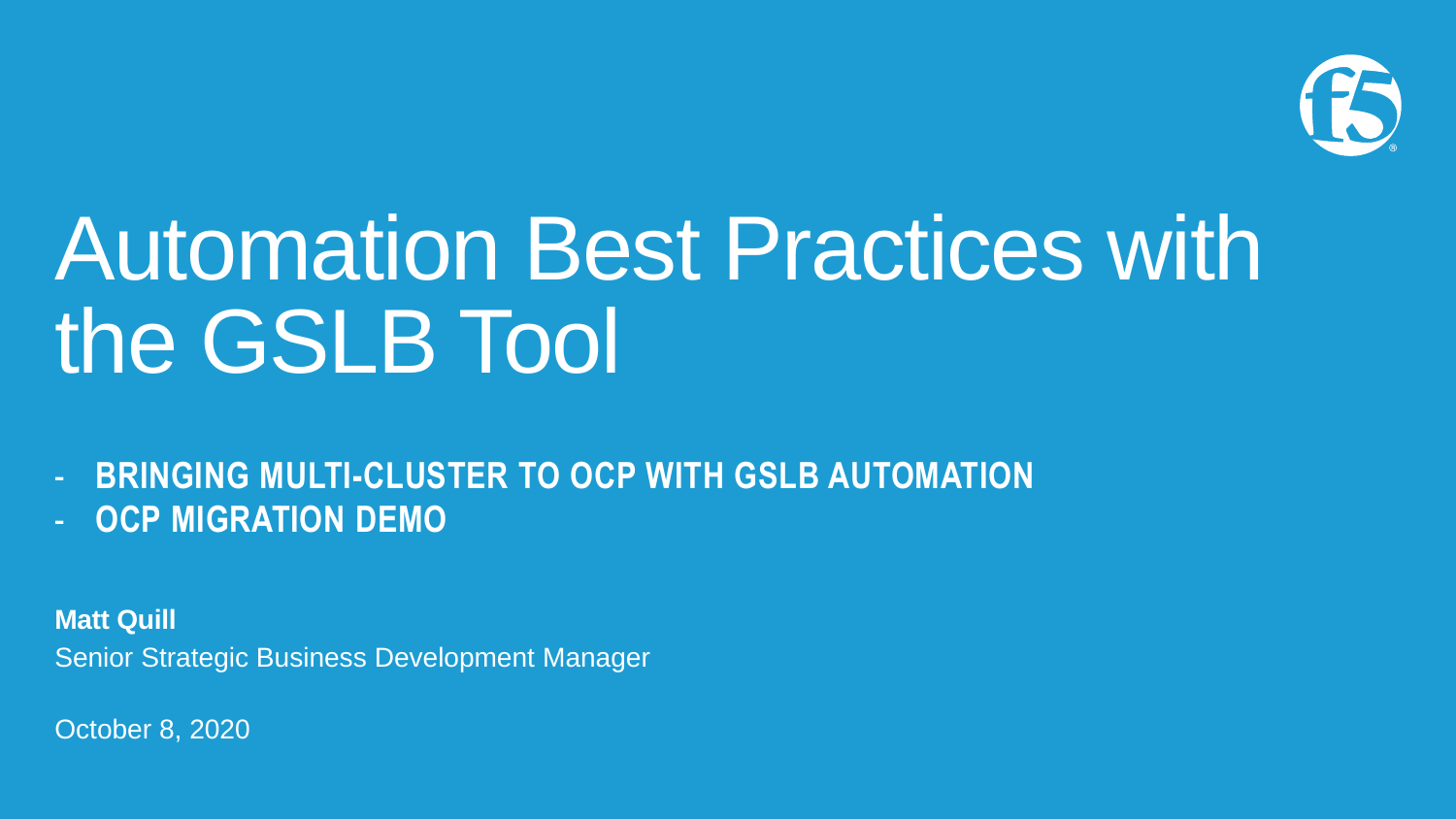### **1996** F5 founded; NASDAQ-listed 1999



**#1**

Market segment position in application delivery controllers<sup>2</sup>

**\$1.3B** Cash and investments (Q419) **THE BASICS**

**Leader**

in The Forrester Wave: Web Application Firewalls, Q2 2018

**5,325** Employees (Q419)

**>25k** Customers in 175 countries **336** U.S. and international patents

*<sup>1</sup>For a complete reconciliation of GAAP to non-GAAP measures, please see F5's most recent quarterly earnings press release. 2 IDC Quarterly Ethernet Switch Tracker, ADC Segment, 2019Q2 Historical Release.*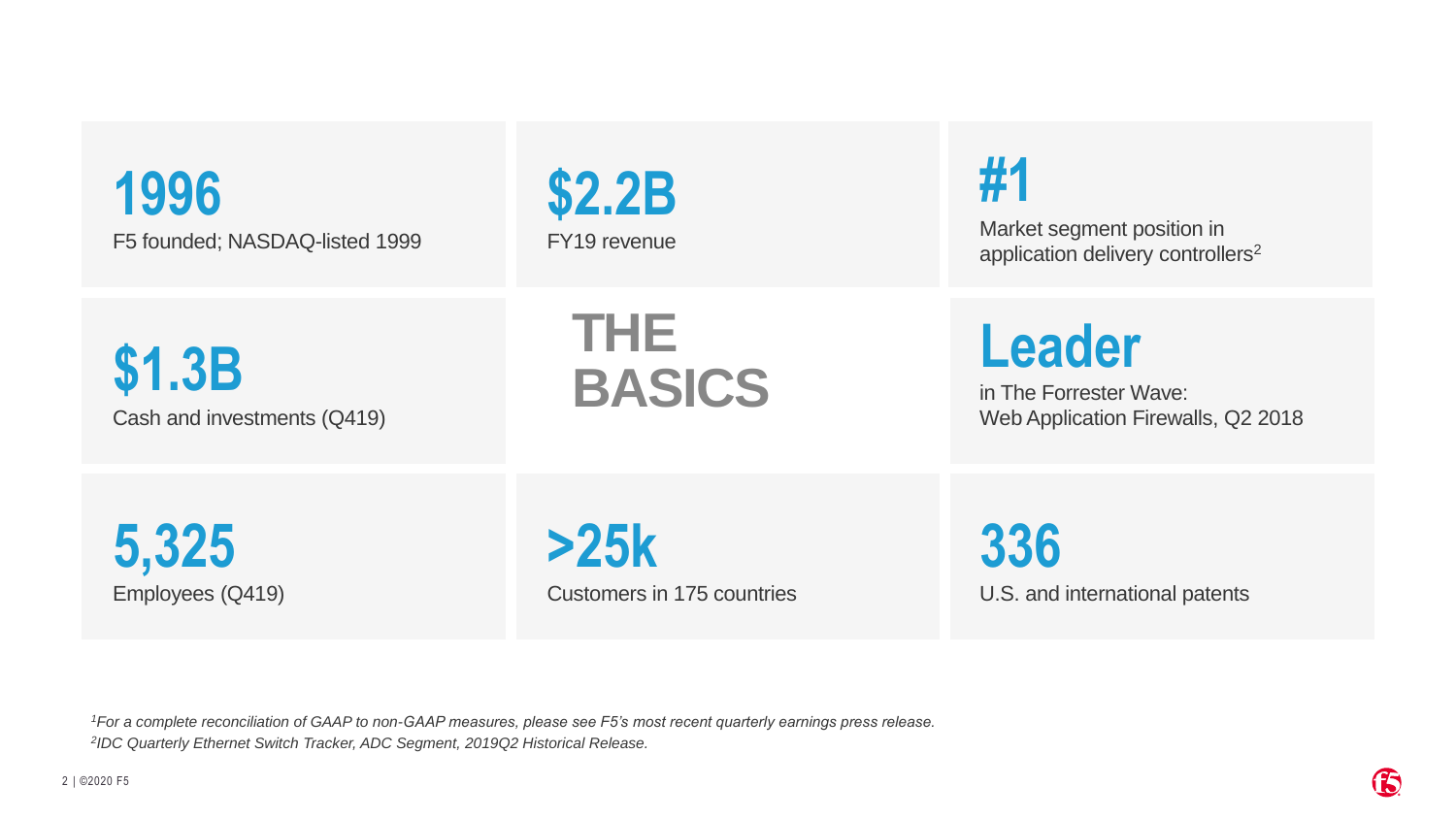## Our Partnership: 3 Key Integrations

**Red Hat Product F5 Integration**



**F5 Container Ingress Services (CIS) & NGINX**

AANSIBLE



**F5 Collections on Ansible Automation Hub**



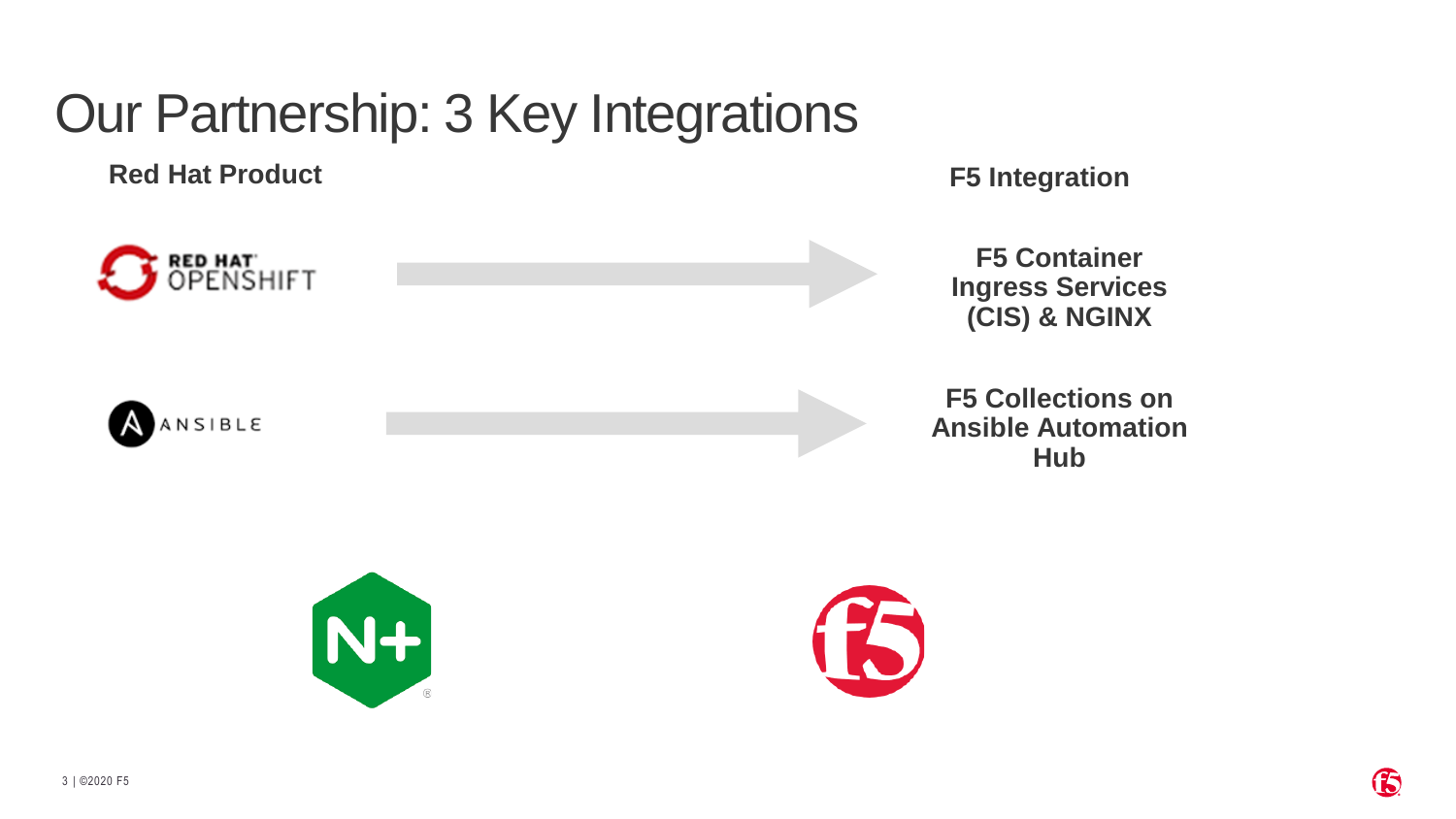# The F5\Ansible GSLB Tool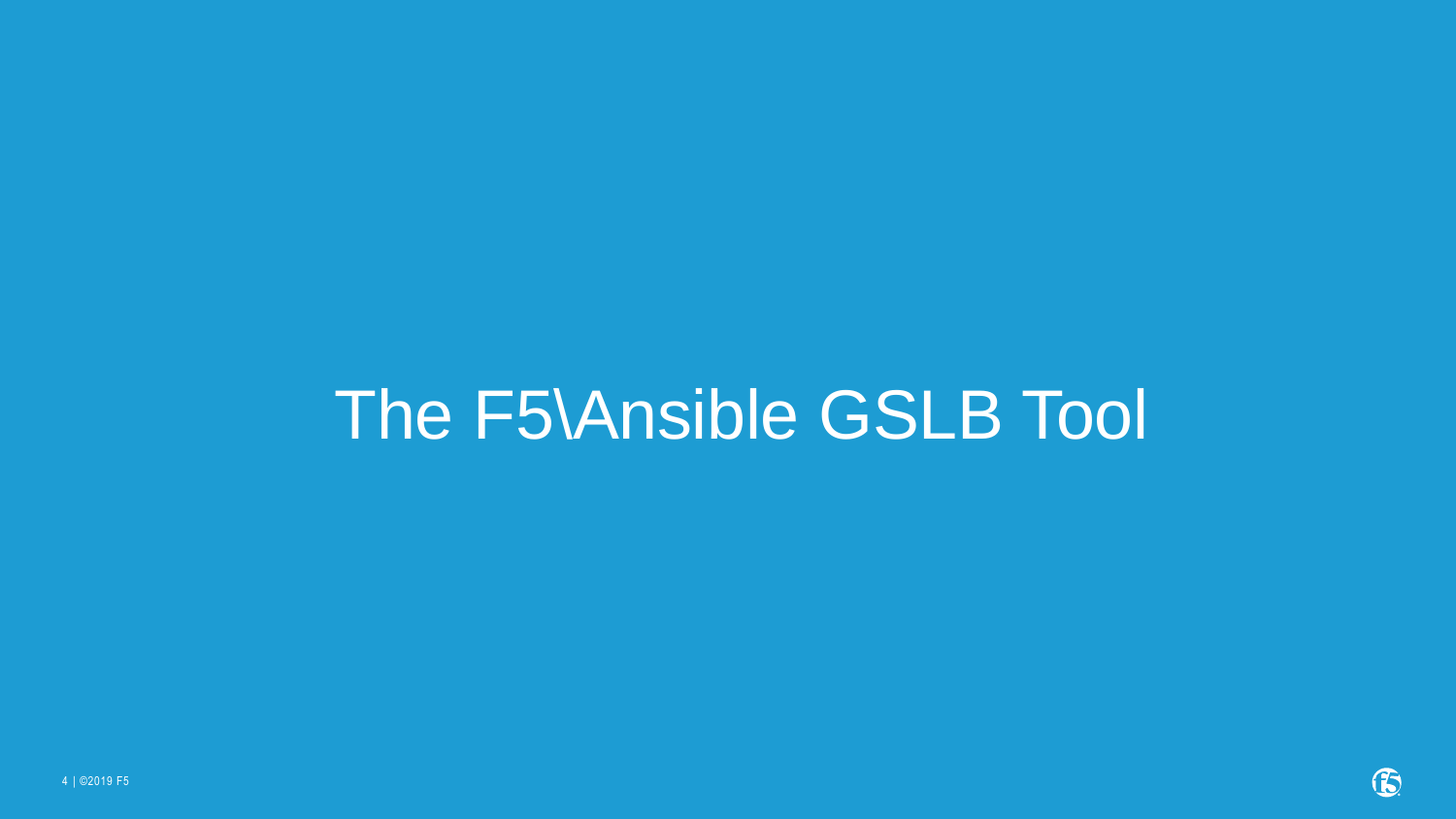## Anatomy of a basic OCP cluster

**THE NEED FOR GSLB**



#### No GSLB

No healthchecks and/or no external probes No IP intelligence (customer region aware) Not API enabled (no automation)

#### **Not suitable for multi-cluster**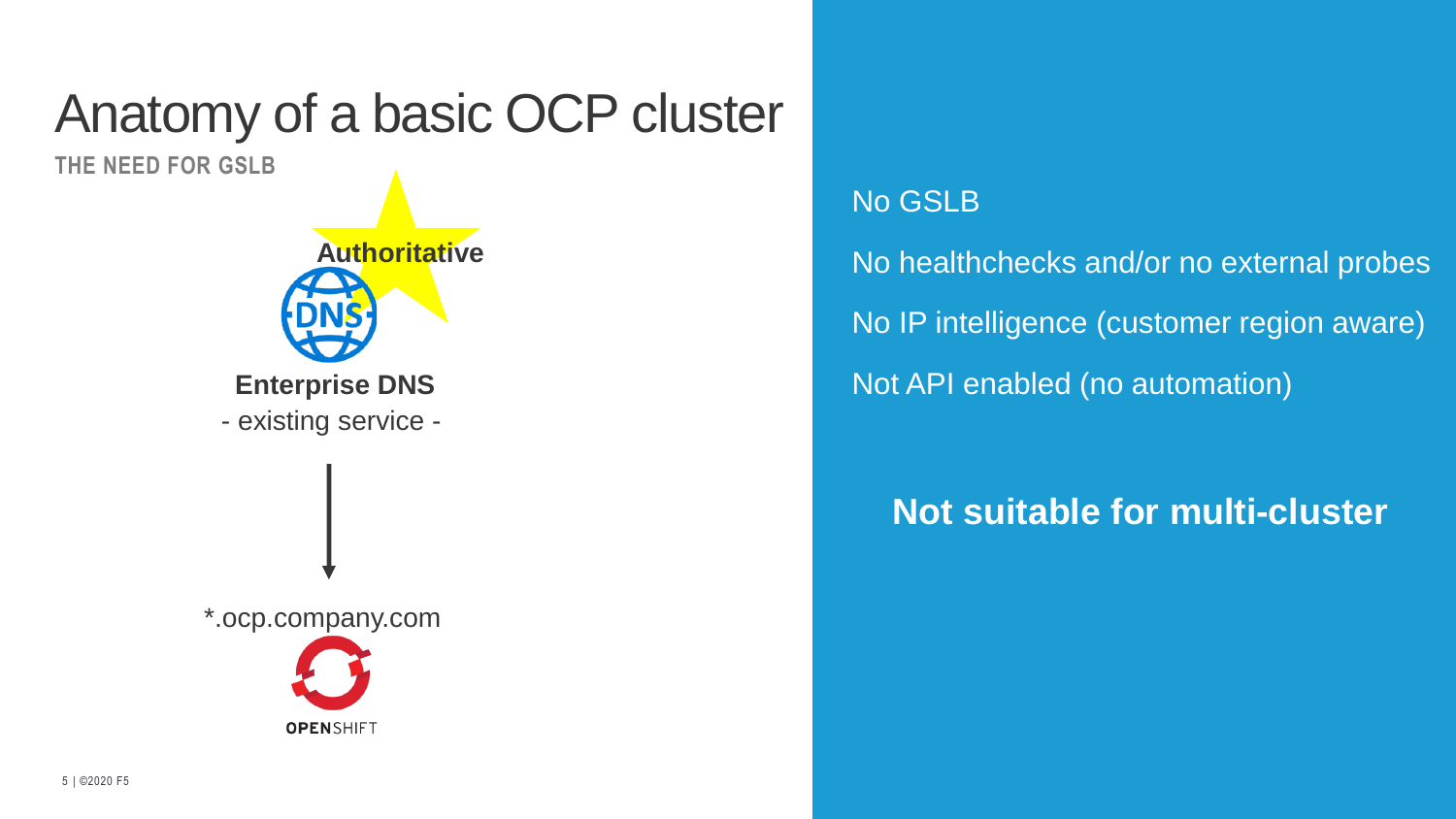## Adding flexibility to OpenShift clusters

**Enter multi-cluster OCP with F5 CloudServices**

No appliances to manage - SaaS Direct traffic to the nearest application instance Route traffic for GDPR compliancy Split load across compute instances Built-in DDoS protection

| ©26019 F5 Fully configurable via APIs

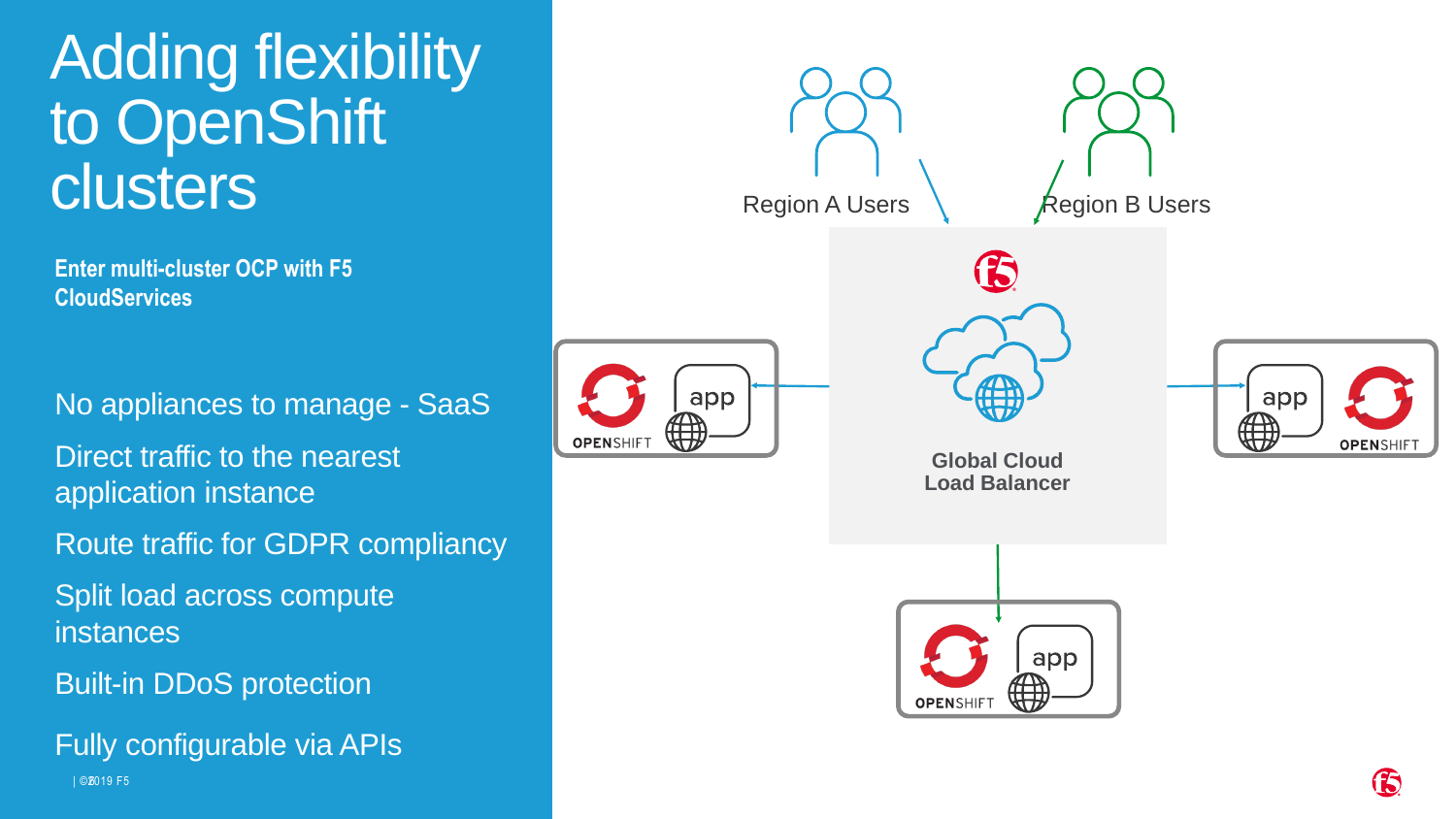## **OpenShift** multi-cluster automation

**F5 CloudServices gslb-tool**

gslb-tool is an automation tool that **glues** the OpenShift and GSLB APIs.

Minimizes operation errors.

Allows swift application rollout across clusters.

Manages all Routes of a given project at once, like RedHat's migration tools.

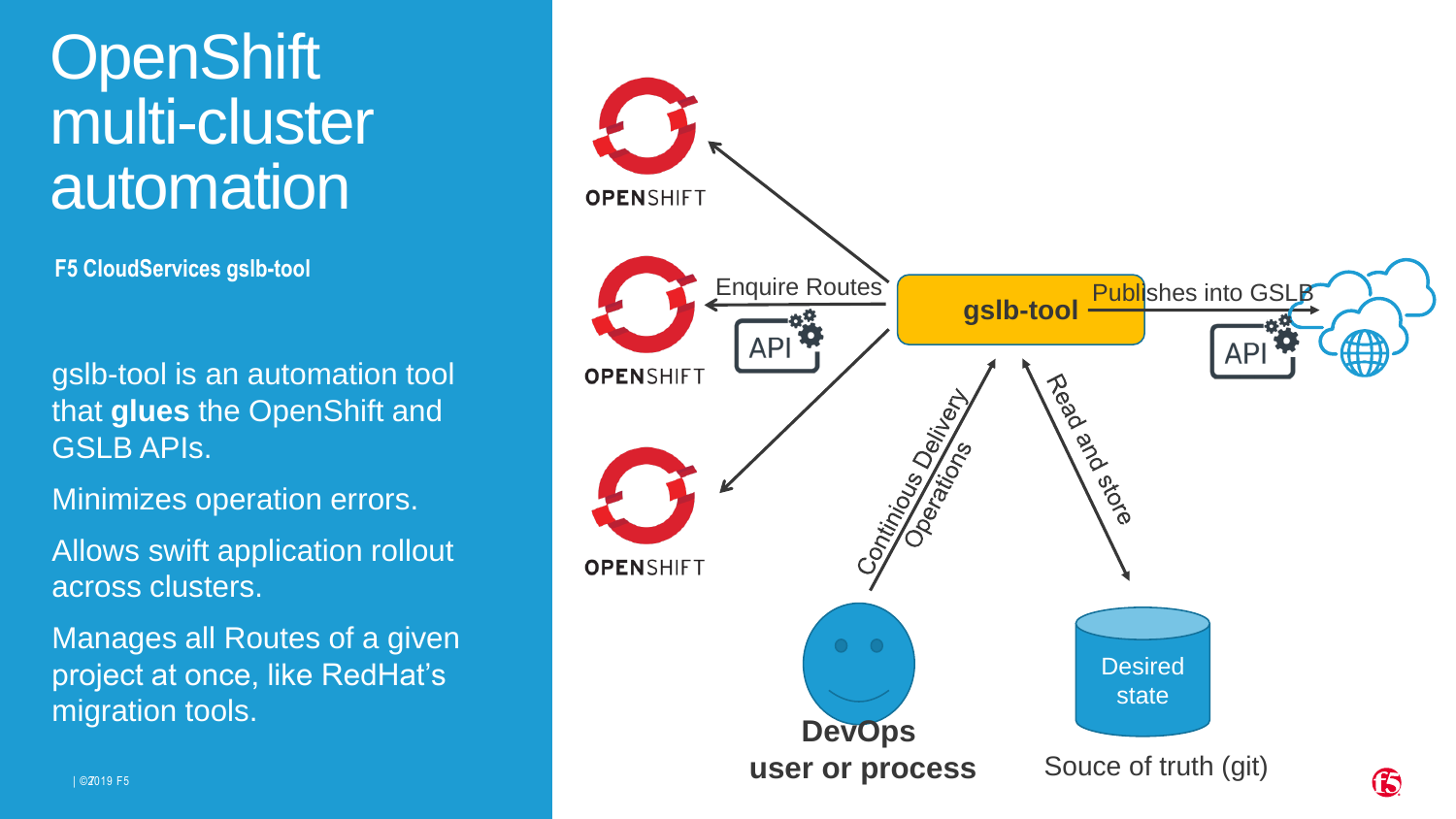# Openshift multi-cluster automation

**DETAIL**

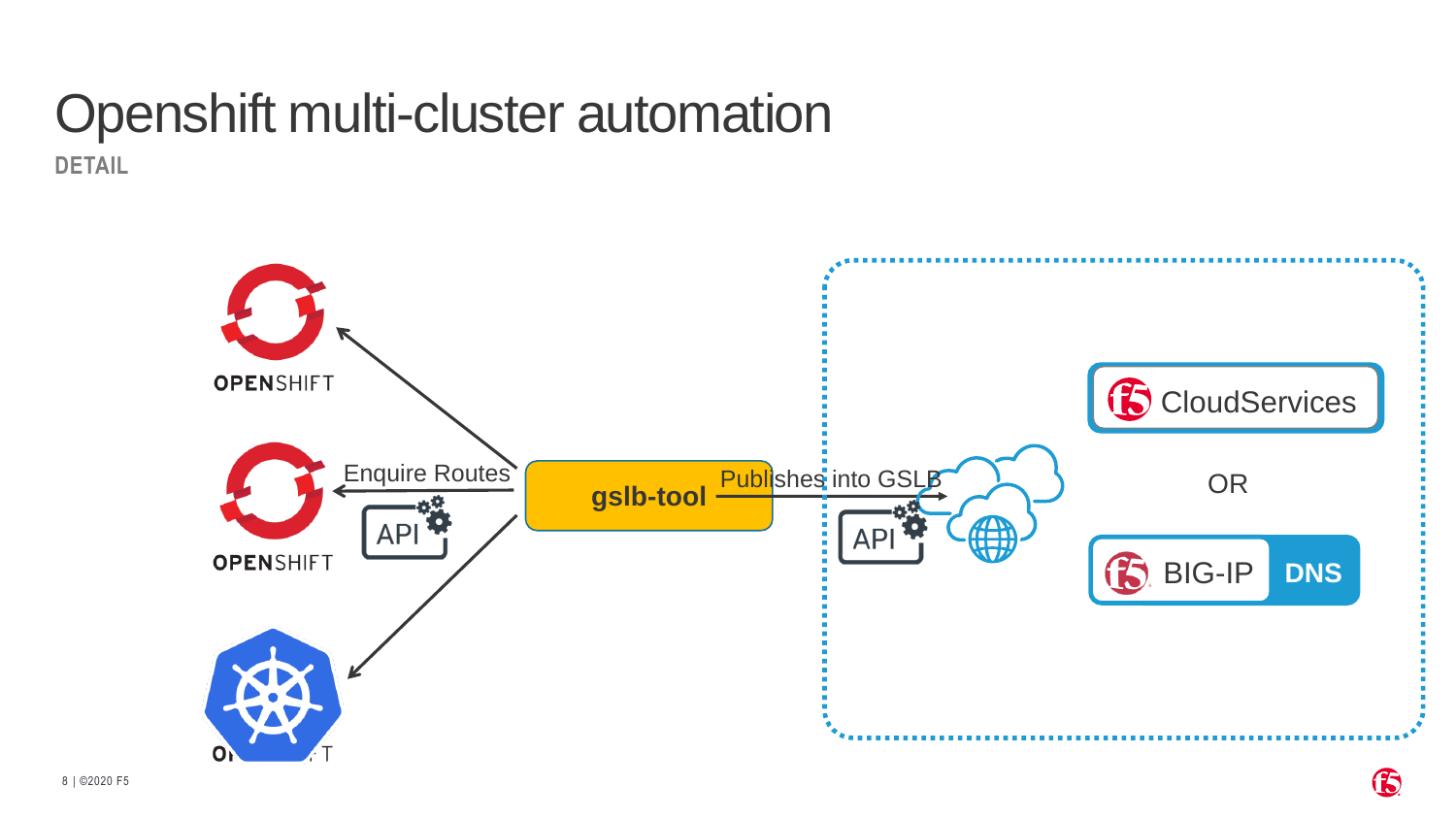### **OPERATIONS** gslb-tool overview

**project-\*** commands operates on a project/namespace, retrieve the L7 routes from the OpenShift/K8s API and only performs uncommitted operations.

**gslb-\*** commands operates on the GIT repository and in the GSLB API, making active the desired state.

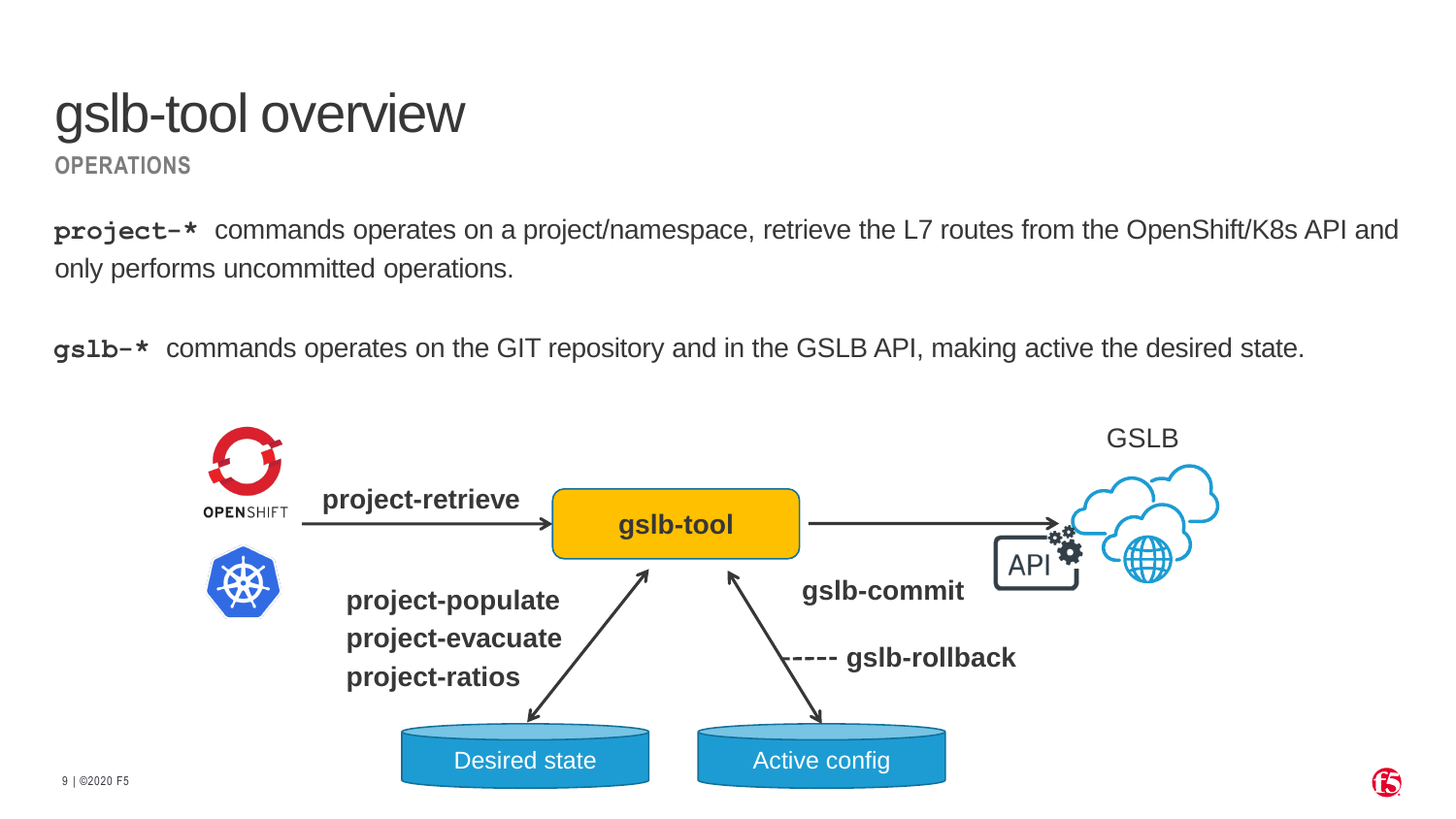## Ansible playbooks anatomy

**GSLB-TOOL IS 100% BUILT USING ANSIBLE – SAMPLE COMMAND**

**project-retrieve.yaml**

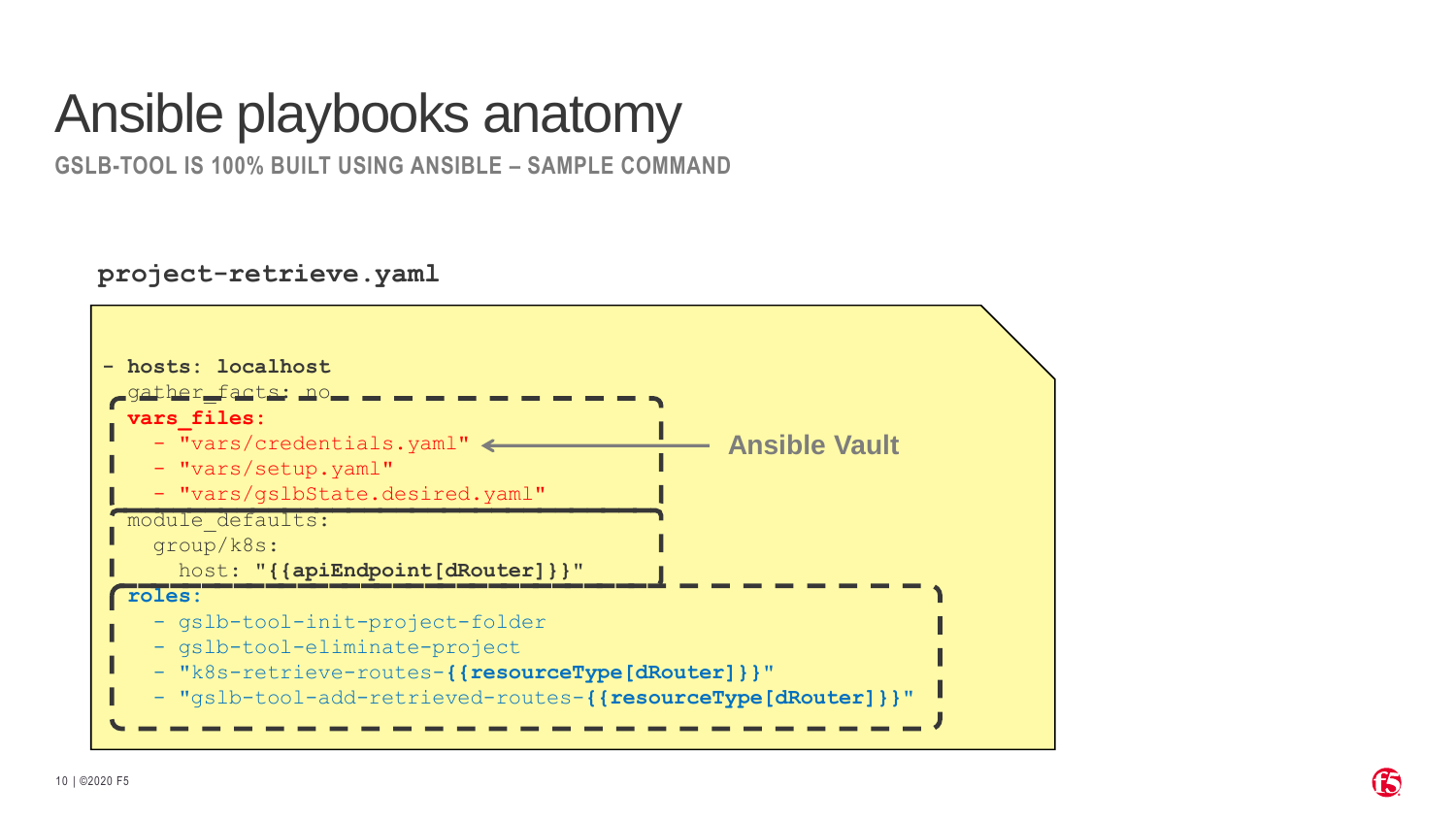## Main Ansible roles

**MULTIPLE INPUT AND BACKEND SUPPORT**

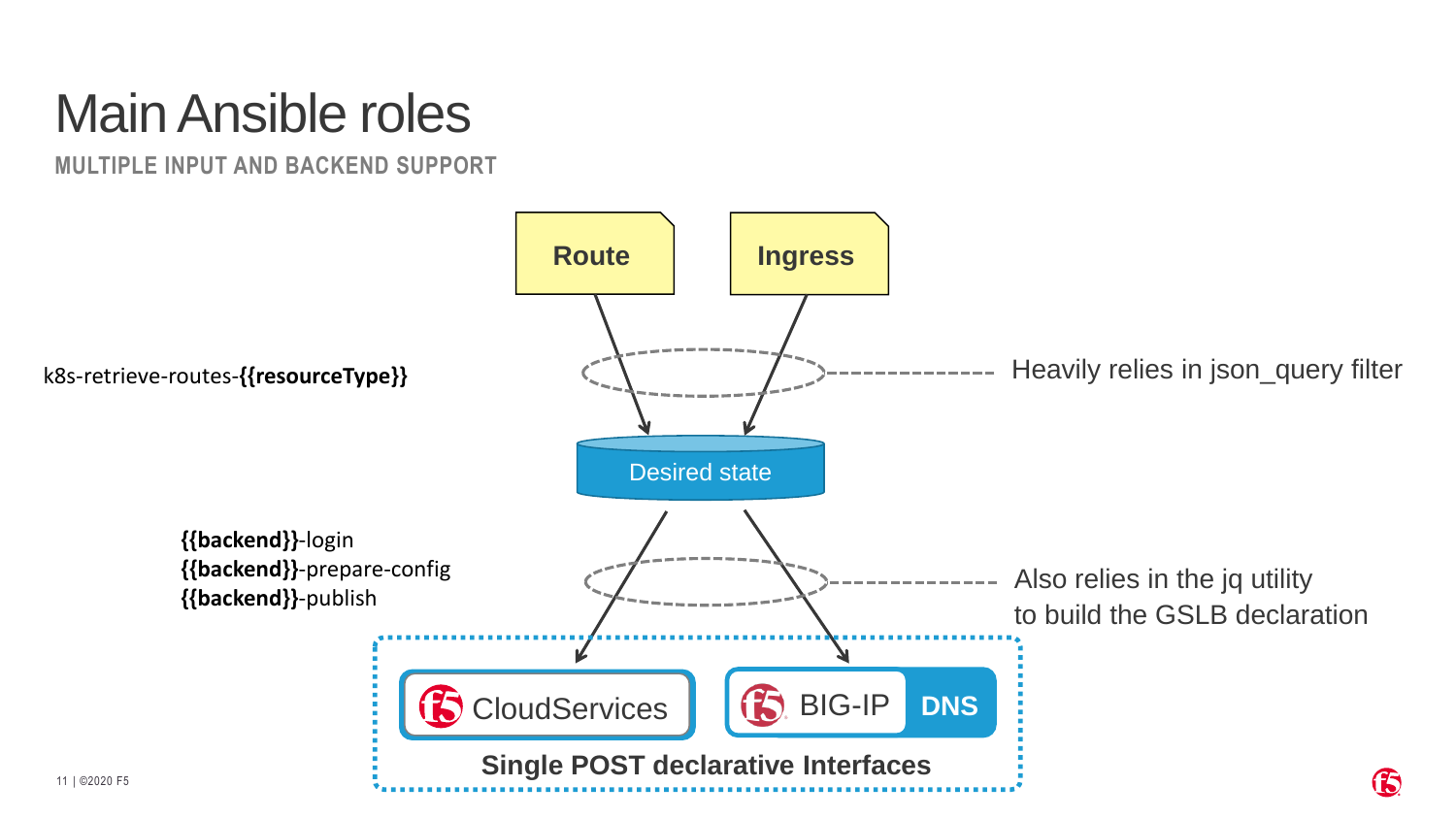### Ansible playbooks anatomy

**GSLB-TOOL MAIN CONFIGURATION**

#### **vars/setup.yaml**

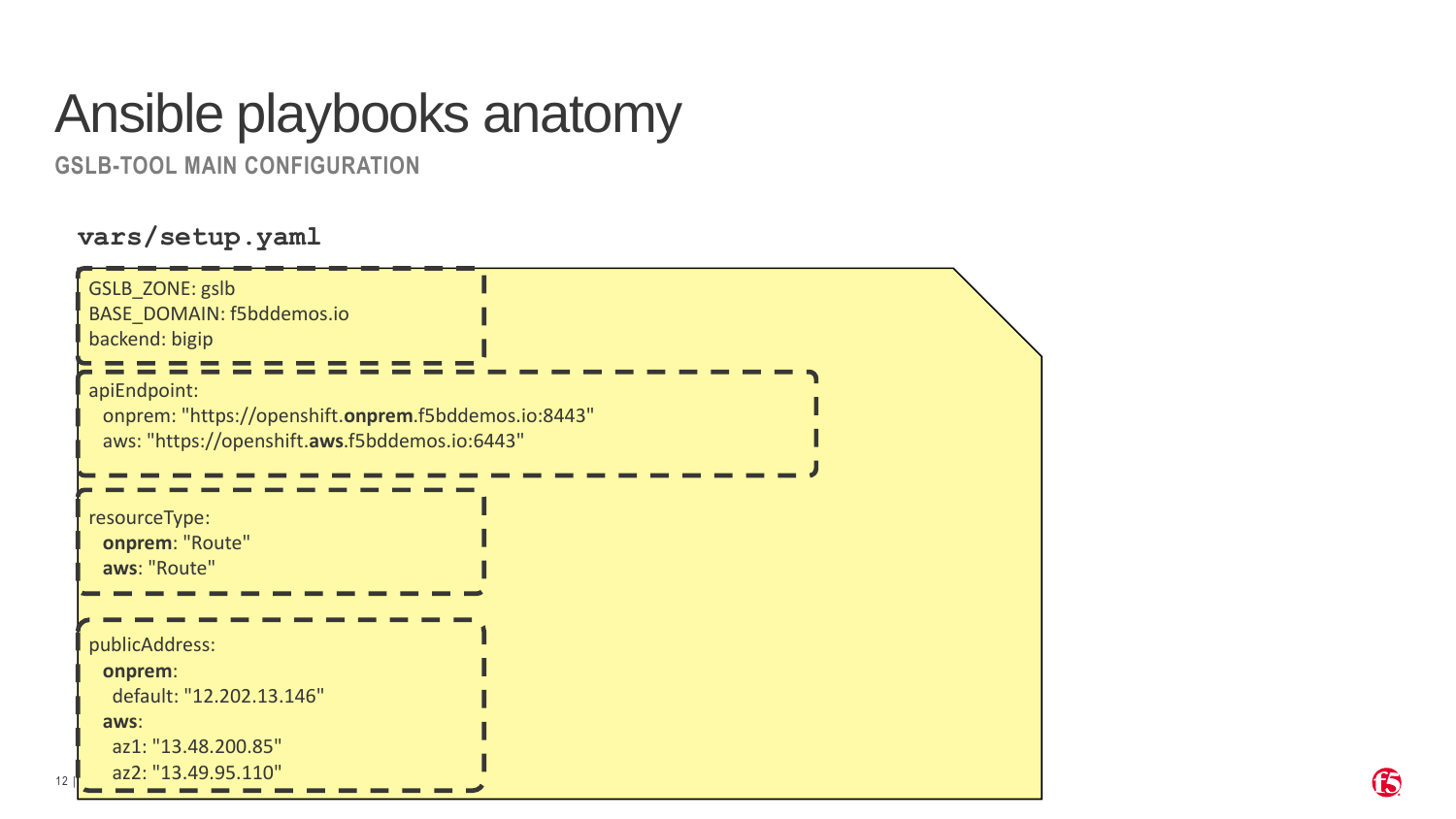## OpenShift migration

**F5 CLOUDSERVICES INFRASTRUCTURE INTEGRATION**



**6** Change authoritative DNS for zone ocp.company.com

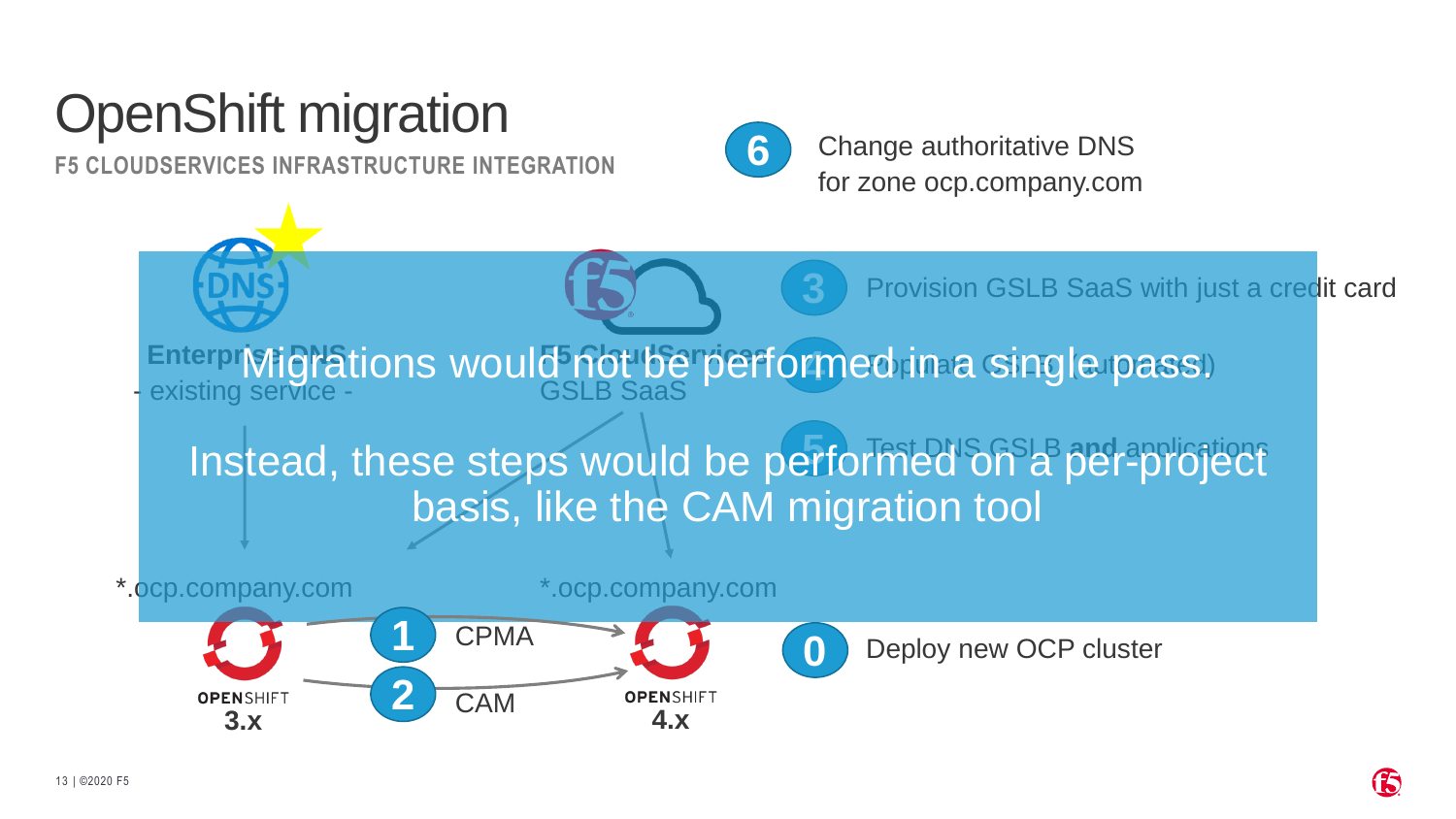## Q & A and Next Steps

Demo Video: <https://www.youtube.com/watch?v=TiAMINSBPns>

Git Hub Repo: <https://github.com/f5devcentral/f5-bd-gslb-tool/>

The F5 Red Hat Partnership: [www.f5.com/redhat](http://www.f5.com/redhat)

The F5 Ansible Partnership: [www.f5.com/ansible](http://www.f5.com/ansible)